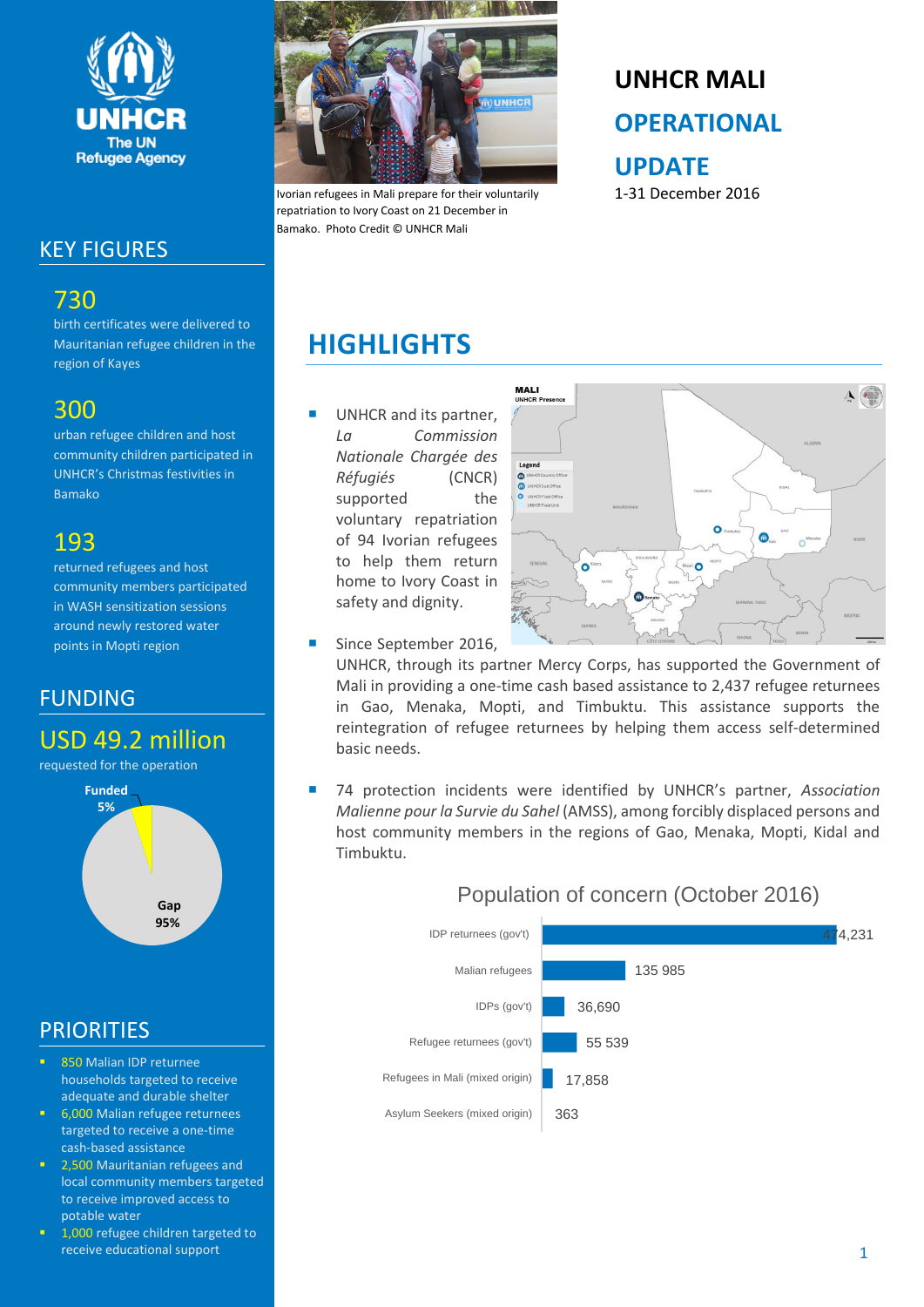# **UPDATE ON ACHIEVEMENTS**

### **Operational Context**

UNHCR continues to operate in a volatile security environment with threat of terrorism, criminality and intercommunity violence affecting humanitarian access in northern and central Mali. In the north, violations of basic human rights are reported and certain local populations continue to lack access to public services, documentation, water, education and food security. Some 135,834 Malian refugees remain in neighbouring countries and 36,690 internally displaced persons in Mali are waiting to see whether conditions in their area of origin improve to enable them to return in safety and dignity.

The volatile security environment continues to destabilize local communities, jeopardize the protection of civilians, and prevent forcibly displaced persons from returning to their homes, while further threatening their access to already limited basic social services. In the central regions of Mopti and Ségou, it has been observed that civilian populations are facing more difficulty accessing health facilities as a result of increasing pressure (intimidation, sometimes destruction) by extremist groups. Medical personnel have been forced to flee concerned villages thus impacting civilians who need to travel longer distances to seek medical assistance.

The implementation of the Algiers Agreement on Peace and Reconciliation continues to face challenges though some advances were observed with respect to the deployment of mixed patrols and the cantonment process. The Operational Coordination Mechanism responsible for establishing mixed patrols and protecting cantonment sites made a decision to commence mixed patrols in early January in Gao region. The former rebel coalition *Coordination des mouvements de l'Azawad* (CMA) had publicly announced its retreat from the Agreement Monitoring Committee (CSA) on 19 December citing the lack of progress in the implementation of the accords and the heightened violence. The CMA called for a high level meeting with an expanded international mediation in order to preserve the credibility of the peace process and actors involved.

The threat of terrorism and criminality persists with security forces facing almost daily attacks in the northern and central regions. In the northern regions, the threats of IED and abduction of Westerners remain high, while the central regions face increasing threats from active extremist armed groups. This month saw numerous incidents affecting aid organizations. On 28 December, three UNHCR staff members were victims of a carjacking whereby the assailants stole a UNHCR armoured vehicle in the town of Timbuktu. Staff members were unharmed, but the vehicle remains missing. A French-Swiss aid worker with a local NGO was kidnapped in Gao on 24 December and remains missing. On 21 December, armed individuals brutalized a local government officer in Menaka region threatening the worker to add them onto a list of cash assistance beneficiaries. On 17 December, three armed men robbed personnel of two NGOs, including one of UNHCR's partners, stealing money intended to assist vulnerable populations in the districts of Gargando and Bintagougou in Timbuktu region. The need to uphold humanitarian principles is of utmost importance to counter the shrinking of humanitarian space necessary to conduct life-saving activities. Incorporating protection mainstreaming principles and promoting a meaningful access, safety and dignity for humanitarian aid remains key to humanitarian actors.

### **Achievements**



#### **Protection Cluster**

- The Norwegian Refugee Council has been chosen asthe Protection Cluster co-facilitator alongside UNHCR for 2017. In December, the Protection Cluster developed a brochure to serve as a practical guide on transversal protection. The document aims to guide humanitarian actors on ways to integrate protection dimensions in everyday humanitarian activities.
- **Menaka:** On 20 December, UNHCR's field unit in Menaka held a meeting to map out activities of protection actors currently present in region. The results revealed that at least ten actors including UNHCR are currently active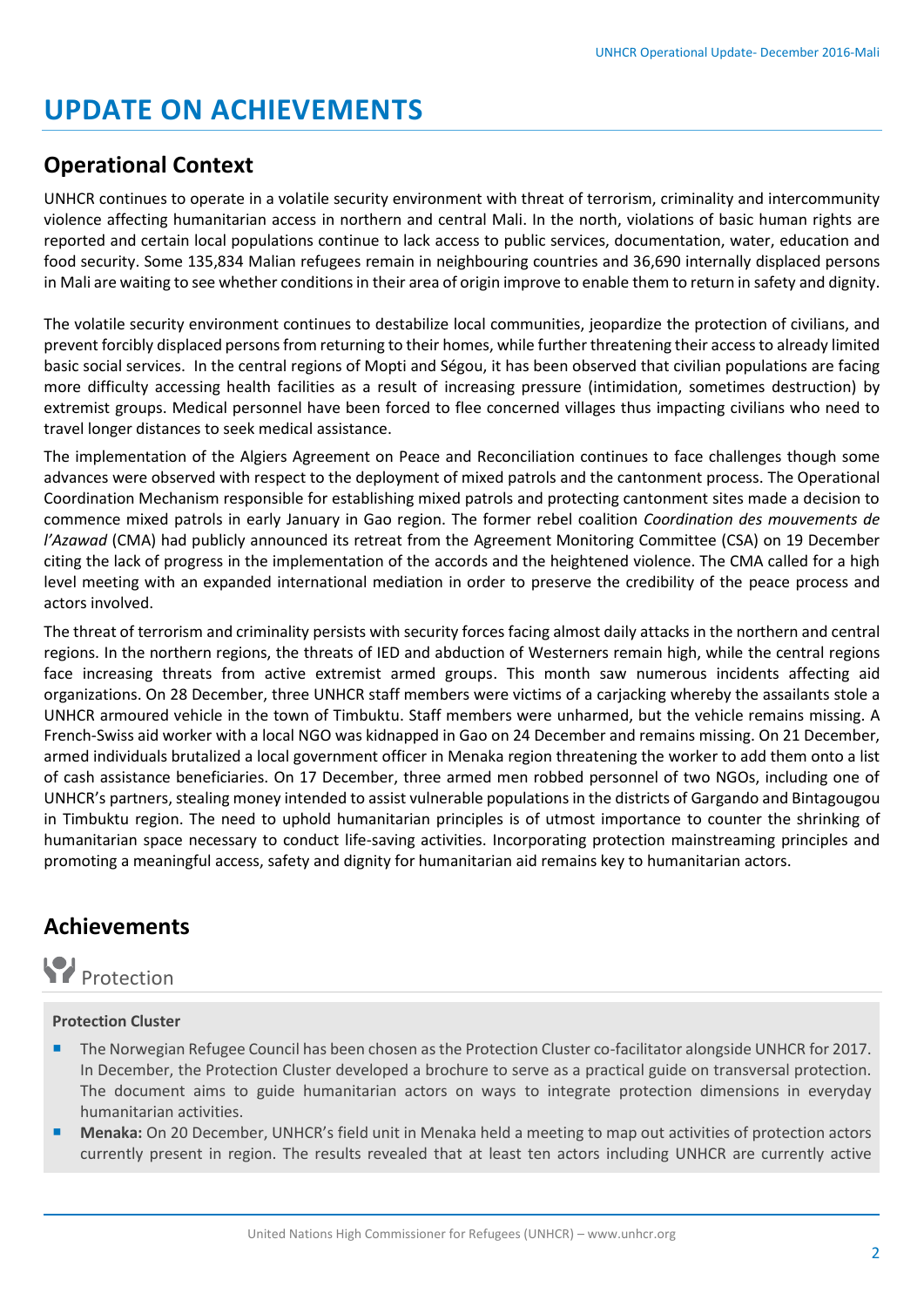including IRC, OXFAM, ACTED, NRC, AMSS, government agencies (i.e. DNDS, Ministère de la promotion de la femme, l'enfant et la famille) and two local protection committees. UNHCR and IRC will serve as co-leads to ensure coordination among different actors.

- **Timbuktu:** On 13 December, the regional Protection Cluster met with UNICEF and *the Direction régionale de la promotion de la femme* to discuss sexual and gender-based violence (SGBV) and child protection issues. A key issue highlighted includes strengthening psychosocial and legal assistance to response to SGBV cases.
- **Closure of UNHCR field office in Kayes:** On 31 December, UNHCR officially closed its field office in Kayes region where it has been working to assist and protect Mauritanian refugees who were forced to flee Mauritanian after 1989 following the outbreak of intercommunity conflicts. While UNHCR supported the Malian government with the identification and registration of Mauritanian refugees upon their arrival, the office expanded its presence in 2009 to support a range of activities in the areas of education, health, WASH, social cohesion, documentation and community empowerment and selfreliance. According to an identification and verification exercise in 2016, it is estimated that 15,232 Mauritanian refugees remain present in the region



UNHCR Field Office team in Kayes region. Photo Credit © UNHCR Mali

of Kayes. UNHCR will continue to provide protection and assistance to Mauritanian through its partners, *La Commission Nationale Chargée des Réfugiés* (CNCR) and Stop Sahel, in an effort to find durable solutions for the refugees.

- **Facilitated Returns:** Since January 2016, 1561 Malian refugee households (6,954 individuals) from Burkina Faso (2,578), Niger (2,445), Mauritania (1,925), Nigeria (1) and Togo (5) have benefitted from UNHCR's facilitation assistance for their voluntary return to Mali.
- **Voluntary Repatriation:** Working in close collaboration with CNCR, UNHCR coordinated and organized the voluntary repatriation of 94 Ivorian refugees (39 female, 55 male) who had been forced to flee Ivory Coast following a civil war that began in 2002. Voluntary repatriation is one of three durable solutions that aims to help refugees return home in safety and dignity.
- **Cash based assistance:** From September to December, UNHCR, through its partner Mercy Corps, supported the Government of Mali in providing cash



Ivorian refugees at the Bamako-Sénou International Airport in Bamako prepare to return home to Ivory Coast on 21 December. Photo Credit © UNHCR Mali

based assistance to 2,437 refugee returnees in Gao (962), Menaka (626), Mopti (141) and Timbuktu (708). Since the beginning of the year, UNHCR has provided a one-time cash assistance to 8,453 returned refugees in Gao, Menaka, Mopti and Timbuktu to help them gain access to basic needs in a safe and dignified manner. A discussion on lessons learnt for future cash based assistance identified areas for improvement including heightening interest of returned refugees to get registered with DRDSES, ensuring up-to-date and precise registration lists and updating standard operating procedures to ensure accurate and timely follow-up in response to beneficiary requests.

- **Verification Exercise:** UNHCR and its partner, CNCR, conducted a verification exercise with refugees in Bamako and Sikasso to verify their presence as well as to hold a dialogue on durable solutions with Ivorian and Congolese refugees. The verification exercise aimed to update statistics and information on refugees in the regions, as well as learn about refugees' intentions with respect to durable solutions.
- **Protection Monitoring:** UNHCR's partner, *Association Malienne pour la Survie du Sahel* (AMSS), identified 74 protection incidents among forcibly displaced and host community members in the regions of Gao, Kidal, Mopti and Timbuktu. The region of Gao recorded the highest number of incidents with more than 50% of cases relating to extortion. Other incidents were linked to injuries, death threats, theft and sexual violence. Since June 2016, 627 incidents have been identified.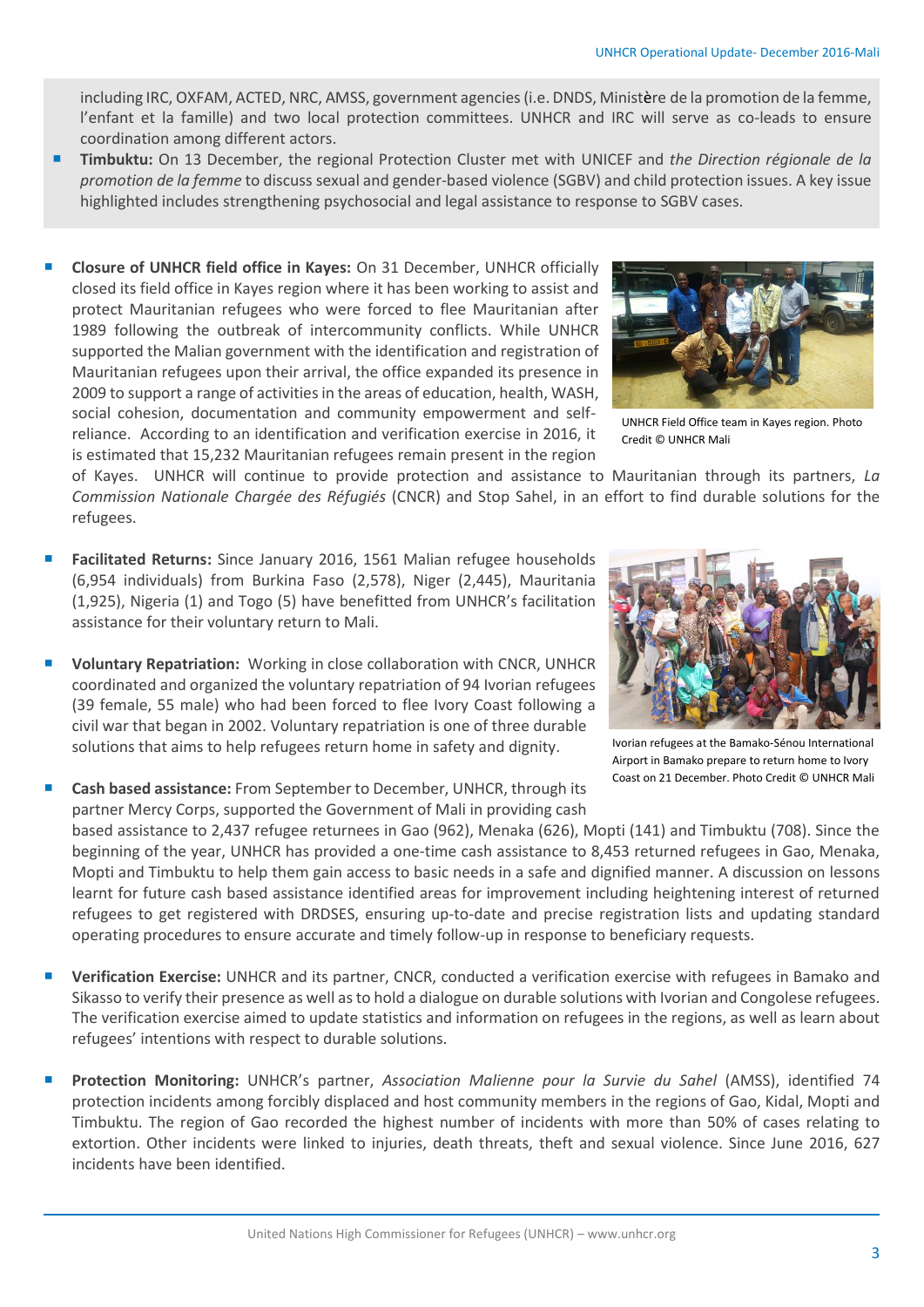#### **Documentation:**

- o **Sensitization campaigns:** In Kayes region, UNHCR's partner, Stop Sahel, held 15 sensitization sessions on the importance of birth declarations and documentation including birth certificates and naturalization. The sessions reached 513 Mauritanian refugees and host community members with one birth declared on refugee sites as a result of the sensitization campaign.
- o **Birth certificates:** 730 birth certificates were distributed throughout refugee sites in Kayes region. This documentation prevents statelessness and allows children born in Mali to exercise their rights with proper documentation. This year, UNHCR, through its partner Stop Sahel, has supported the documentation needs of Mauritanian refugees in Kayes region by distributing 2,537 birth certificates out of 7,807 certificates that were granted by the Malian government in 2014/2015, alongside 130 identity cards. In addition, 299 refugee children received supplementary judgements that will be converted into birth certificates in 2017.

#### **SGBV:**

o In the context of the *16 Days of Activism against Gender-based Violence Campaign*, UNHCR, through its partner Stop Sahel, organized two community dialogues with refugees and host community members in the refugee sites of Kayes region on the theme of early and forced marriage. The dialogues reached 106 persons including 62 men and 44 women. Additionally, a mass sensitization campaign was held in the region of Timbuktu with diverse stakeholders to raise awareness on gender-based violence particularly in relation to female returned refugees. In Gao, a debate was held with women's associations from Gao village and the rural commune of Soni Al-Ber on the topic of durable peace and eradicating violence against women and girls in family, work and school environments.

o Seven sensitization sessions on the consequences of early marriage and excision reached 299 host community members and Mauritanian refugees in six villages of Kayes region. In addition, six sensitization sessions on the importance of family planning methods reached 101 refugees and host community members in four localities in Kayes region. These sessions helped participants gain awareness about the consequences of early/forced marriage and excision, as well as raise their level of engagement to prevent and reduce these harmful practices.

- o On 14 December, four SGBV survivors referred by UNHCR's partner AMSS received support to pursue incomegenerating activities in Gao region that will help them regain self-reliance and reintegrate into the local community.
- o On 20 December, nine students (5 SGBV survivors and 4 vulnerable returned refugees) referred by UNHCR Timbuktu to a local NGO, *Association pour la Promotion et l'Appui au Développement Local*, benefitted from school kits in order to support their return to school and reintegration into the local community.
- **Persons with Specific Needs:** UNHCR, through its partner ACTED, provided assistance to 38 urban refugees in Bamako in need of health and protection assistance.
- **Christmas for urban refugee children:** On 26 December, UNHCR organized a Christmas celebration for refugee children and host community children in Bamako. Approximately 300 children participate in the festivities that



UNHCR's partner Stop Sahel distributes birth certificates to Mauritanian refugees in Kayes region. Photo Credit © Stop Sahel



Women and children returned refugees participate in a mass sensitization campaign to address SGBV issues in Timbuktu region in the context of the 16 days of activism campaign. Photo Credit © UNHCR Mali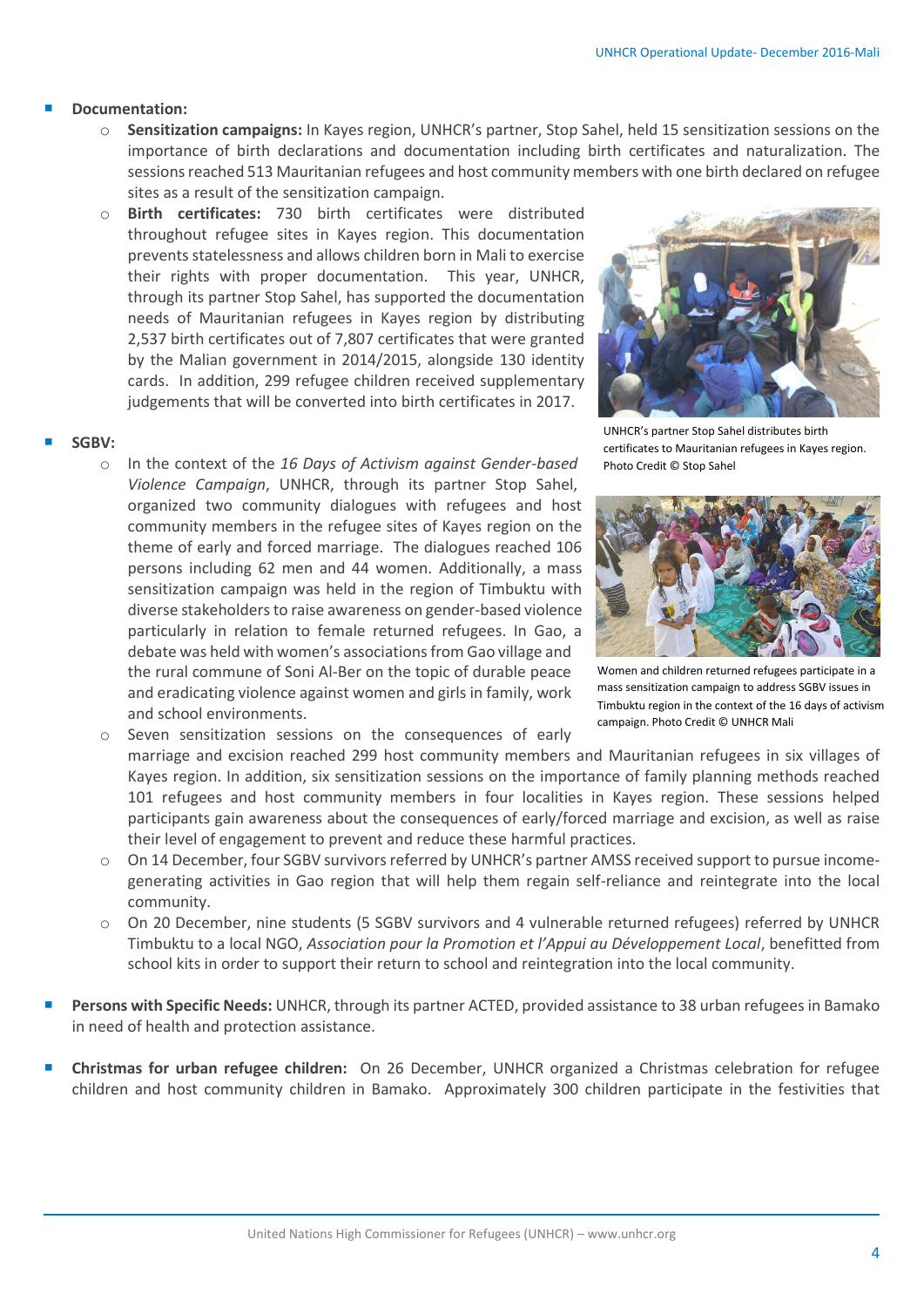included musical theatre, dance, games and food. UNHCR's partners including CNCR, ACTED, Stop Sahel and UREM participated in the festivities giving children an opportunity to celebrate and enjoy the season's festivities.



 **Health Insurance:** UNHCR, through its partner ACTED, helped 5 urban refugee households (10 individuals) gain access to more affordable health care services with an aim to improve their health status. In the region of Kayes, UNHCR's partner, Stop Sahel, organized seven sensitization sessions to Mauritanian refugees to raise their awareness on registration procedures to access health care insurance.



Ms. Angèle Djohossou, Representative for UNHCR in Mali, participates in a Christmas party for refugee children in Bamako on 26 December. Photo Credit © UNHCR Mali.

- **Pre-Natal Health:** In Kayes region, UNHCR, through its partner Stop Sahel, held eight sensitization sessions on the advantages of prenatal consultations and contraception in eight sites reaching 159 participants from the Mauritanian refugee and host community communities. In addition, two sessions on the importance of family planning reached 51 female refugees at two refugee sites in Kayes region.
- **Community Health Agents:** UNHCR's partner, Stop Sahel, carried out three sensitization sessions that reached 62 Mauritanian refugees on the importance and utility of putting in place health community agents in the villages where Mauritanian refugees currently reside in Kayes region. Currently, many refugees face problems accessing healthcare facilities as a result of limited facilities in their local villages that then necessitate long distance travel to access healthcare assistance.

### Water and Sanitation

#### **Construction and Restoration of Water Points**

- o **Timbuktu:** Five boreholes with solar pumps and six handwashing stations have been installed to strengthen access to potable water and improve hygiene in school environments in the communes of Timbuktu, Haribomo, Tonka, Douékiré and Kaneye.
- o **Gao:** Three boreholes in Menaka continue to experience delays as a result of defective equipment requiring repairs. The boreholes are expected to be fixed in January 2017.

#### **Water Management and Hygiene Sensitization Sessions**

- o **Kayes:** Two sensitization sessions on water management were held in Kayes region with five community mobilizers and 12 members of water management committees of water points located in the villages of Brala, Khairou, Sinkole and Heremakono.
- o **Mopti:** 22 sensitization sessions reaching 187 persons (87 men, 28 women, 78 children) including returnees and host community members were held around restored and constructed hydraulic structures across Mopti region to raise awareness on good health and hygiene practices around water points. Additionally, three sensitization sessions on social cohesion took place around the water points of Tamiziguida, Garmi and Boni reaching 53 persons including returned refugees and host community members in order to help reduce tensions between different groups and promote peaceful coexistence.

## $\delta$  Community Empowerment and Self-Reliance

 **Promoting Income-Generating Activities:** UNHCR, through its partner Mercy Corps, is supporting refugee returnees and host community members in northern Mali to receive assistance for their income-generating activities in view of promoting a smooth reintegration and peaceful coexistence in their host communities.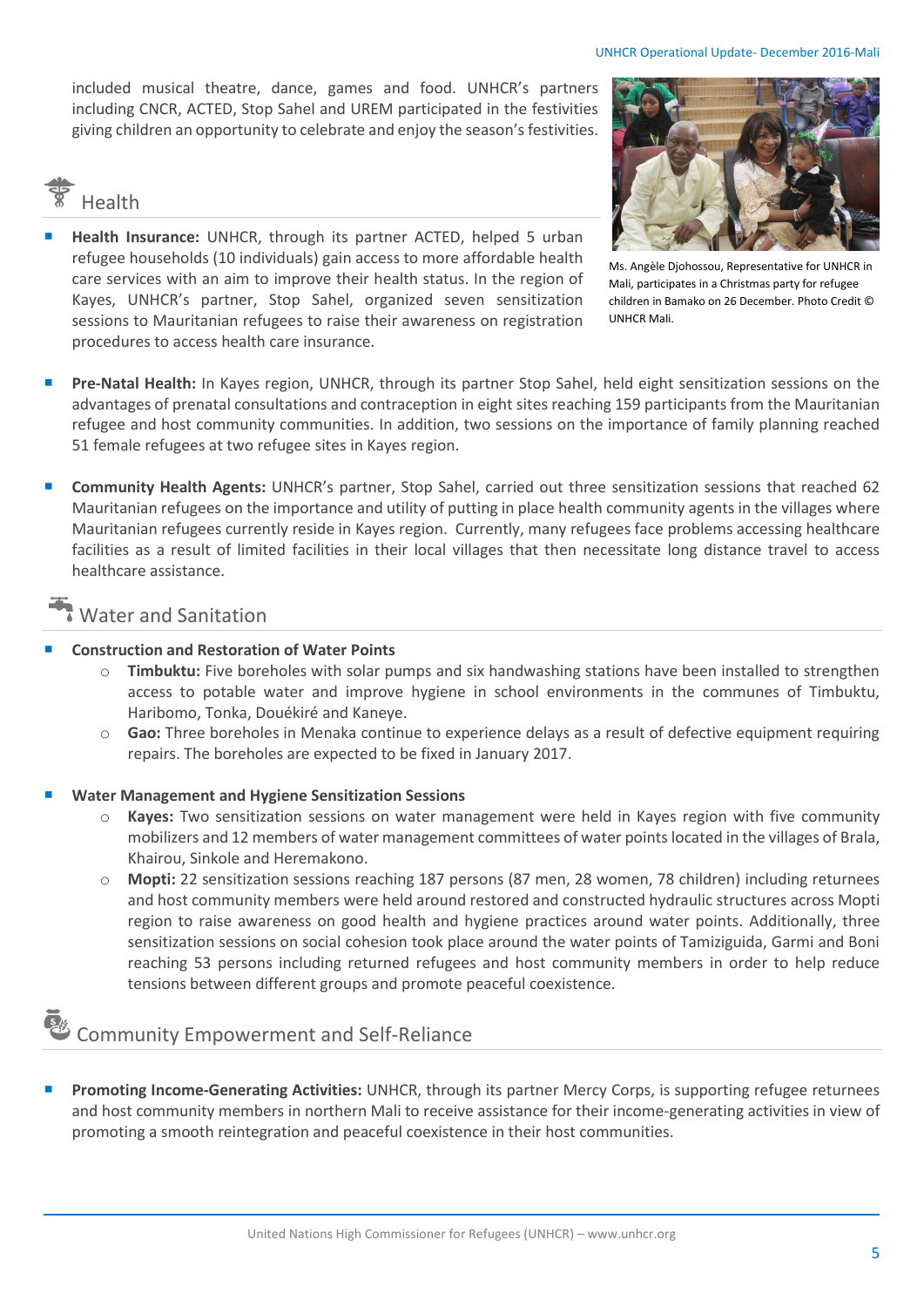- o **Timbuktu:** The women's association of returned refugees in Alamanfoua received a 600,000 CFA entrepreneurial grant to be distributed as small micro-loans to several entrepreneurs to boost their incomegenerating activities.
- o **Bamako:** UNHCR, through its partner ACTED, provided financial assistance to five refugees (4 women, 1 man) to help them pursue income-generating activities in the areas of tailoring and clothing.
- **Cash-based assistance:** On 20 December, a training workshop was held with UNHCR's partner, Stop Sahel, in order to discuss support for naturalizing Mauritanian refugees in Kayes region accompanied by socio-economic integration.
- **Social Cohesion** : 11 sensitization sessions were organized on the theme of social cohesion to promote the improved integration of Mauritanian refugee populations within local communities in Kayes region as well as promote the implementation of joint initiatives among different community members. The sessions reached 311 persons of which 272 were refugees and 39 were host community members.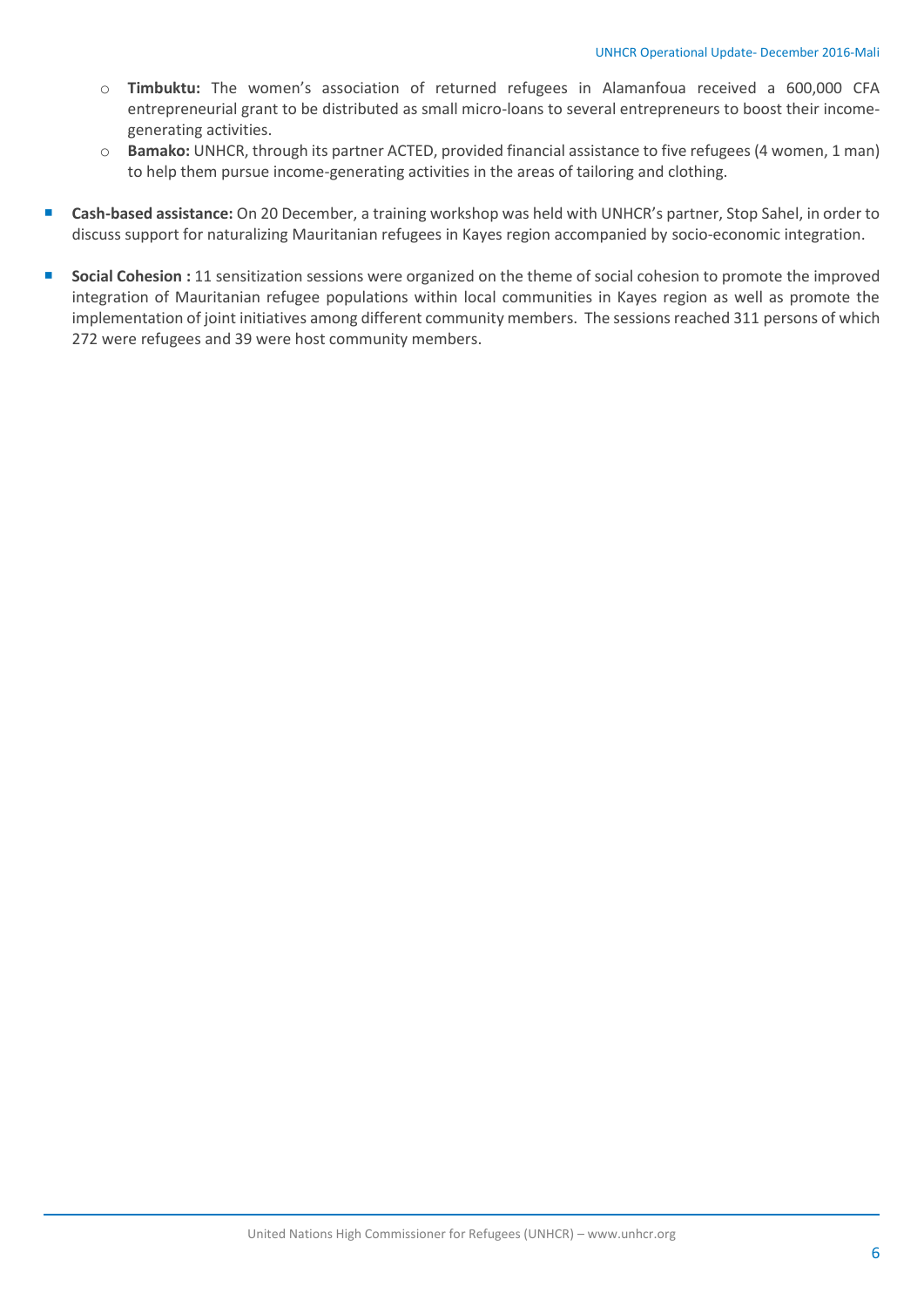### **Working in partnership**

- On 30 December, the Representative of UNHCR in Mali, Ms. Angèle Djohossou, organized a ceremony at the country office in Bamako with partners and members of the *union des réfugiés au Mali* to celebrate joint achievements and extend wishes for 2017.
- Stop Sahel, Terres Sans Frontières, Croix Rouge Luxembourgeoise, ADES and Mercy Corps have been selected as partners for UNHCR in Mali for 2017. They come in addition to UNHCR's government partners, CNCR and DNDS, that remain the same and the NGO partner AMSS that was selected in 2016.

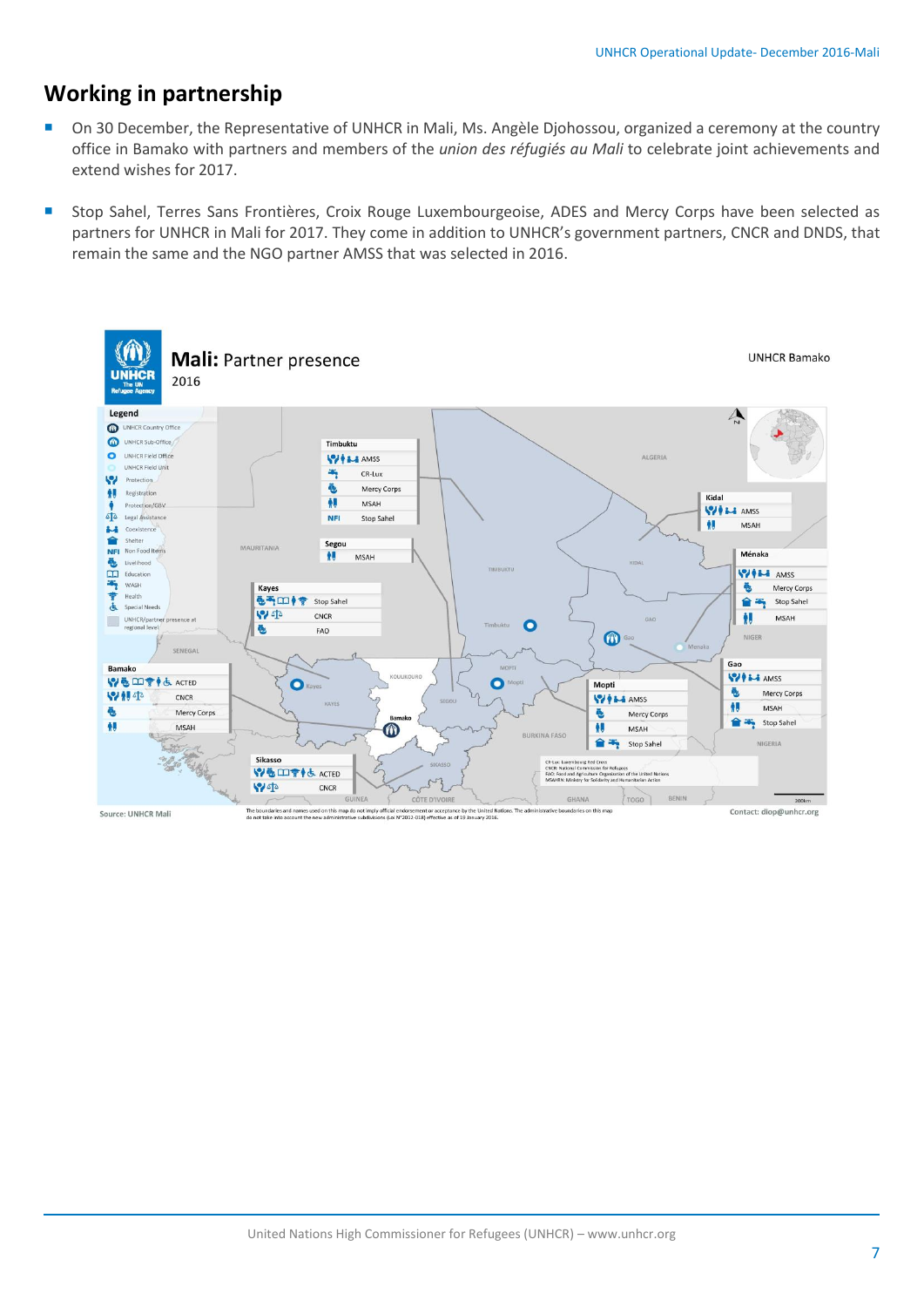# **FINANCIAL INFORMATION**

Total recorded contributions for the operation amount to USD 2,405,455.

UNHCR is grateful for the critical support provided by donors that have contributed to this operation.



We would like to extend a special thanks to the major donors of unrestricted and regional funds in 2016 including: Australia, Canada, Denmark, France, Germany, Italy, Netherlands, Norway, Japan, Sweden, Switzerland, the United States of America and Private Donors Spain.

Thanks to other donors of unrestricted and regional funds in 2016: Algeria, Argentina, Belgium, Costa Rica, Estonia, Finland, Holy See, India, Indonesia, Ireland, Israel, Kuwait, Liechtenstein, Luxembourg, Mexico, Monaco, Mozambique, New Zealand, Peru, Portugal, Qatar, Republic of Korea, Romania, Russian Federation, Saudi Arabia, Serbia, Singapore, Sri Lanka, Thailand, Turkey, United Arab Emirates, Uruguay and Private Donors.